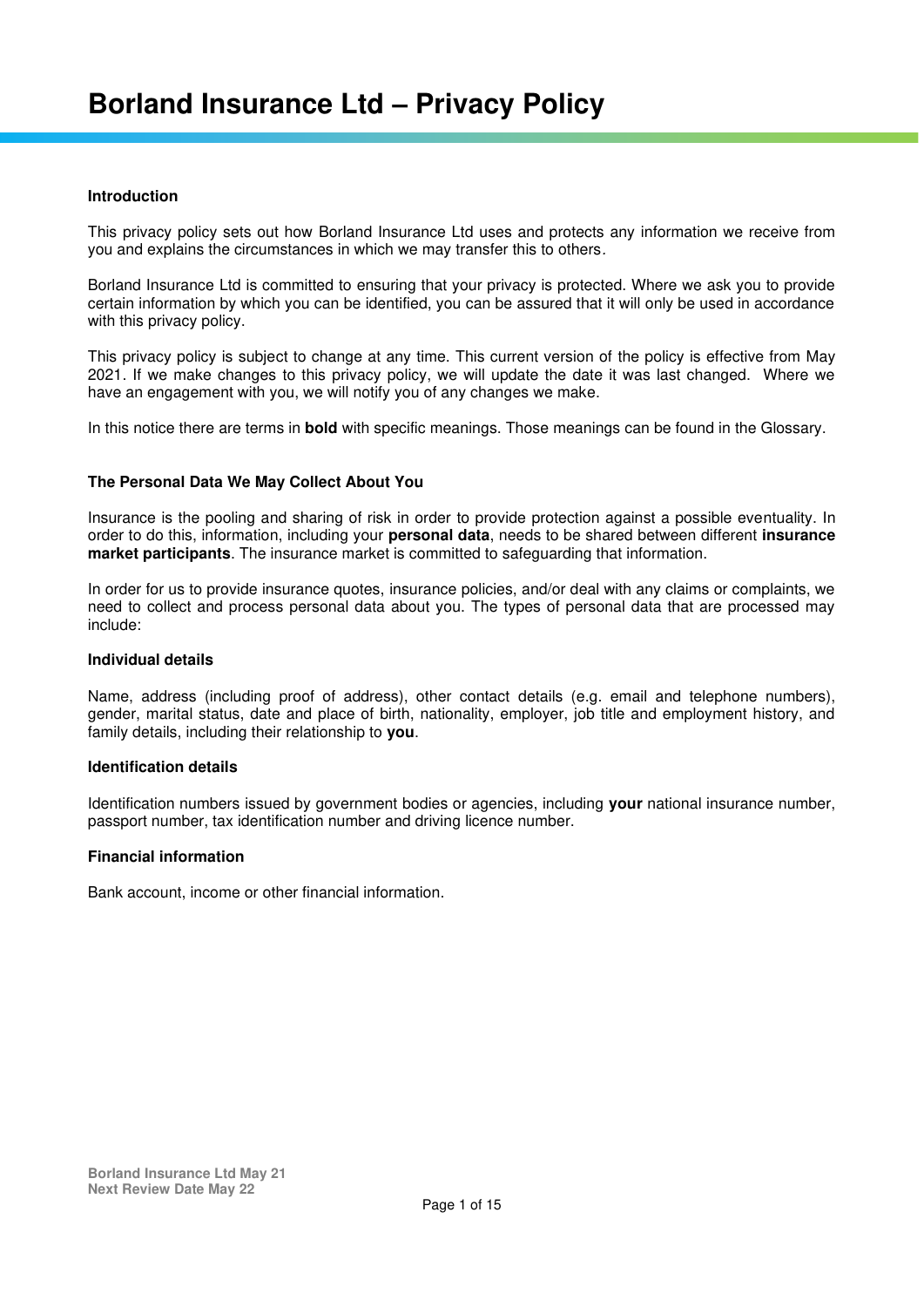# **Risk details**

Information about **you** which **we** need to collect in order to assess the risk to be insured and provide a quote. This may include data relating to **your** health, criminal convictions, or other **special categories of personal data**.

# **Policy information**

Information about the quotes **you** receive and policies **you** take out.

# **Credit and anti-fraud data**

Credit history, credit score, sanctions and criminal offences, and information received from various anti-fraud databases relating to **you**.

#### **Previous and current claims**

Information about previous and current claims, (including other unrelated insurances), which may include data relating to **your** health, criminal convictions, or other **special categories of personal data** and in some cases, surveillance reports.

#### **Special categories of personal data**

Certain categories of **personal data** which have additional protection under the **GDPR**. The categories are health, criminal convictions, racial or ethnic origin, political opinions, religious or philosophical beliefs, trade union membership, genetic data, biometric, or data concerning sex life or sexual orientation.

# **Where We Might Collect Your Personal Data From**

**We** might collect **your personal data** from various sources, including:

- **you**;
- **your** family members, employer or representative;
- other **insurance market participants**;
- credit reference agencies;
- anti-fraud databases, sanctions lists, court judgements and other databases;
- government agencies such as the DVLA and HMRC;
- open electoral register; or

in the event of a claim, third parties including the other party to the claim (claimant / defendant), witnesses, experts (including medical experts), loss adjustors, solicitors, and claims handlers.

Which of the above sources apply will depend on your particular circumstances.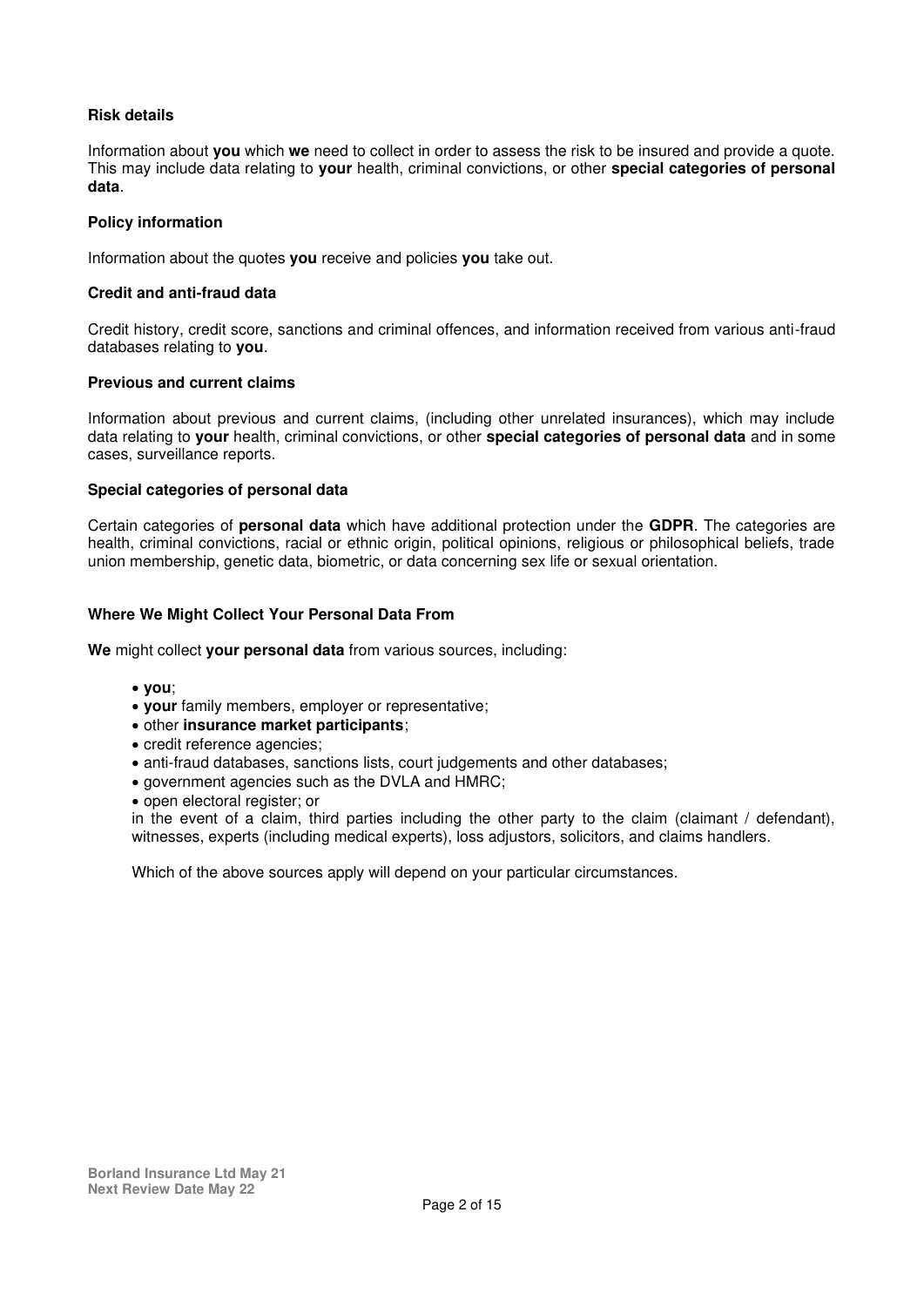#### **The Legal Grounds We Rely On**

For the processing of personal data.

#### **a) Performance of our contract with you**

Processing is necessary for the performance of a contract to which you are party or in order to take steps at your request prior to entering into a contract.

### **b) Compliance with a legal obligation**

Processing is necessary for compliance with a legal obligation to which we are subject.

#### **c) Legitimate Interest**

Processing is necessary for the purposes of the legitimate interests pursued by us or by a third party, except where such interests are overridden by your interests or fundamental rights and freedoms which require protection of personal data, in particular where you are a child.

#### **d) Substantial Public Interest**

Processing is necessary for the performance if a task carried out in the public interest.

For processing special categories of personal data

#### **a) Consent**

In order to provide insurance cover and deal with insurance claims in certain circumstances **insurance market participants** may need to process **your special categories of personal data**, such as medical and criminal convictions records, as set out against the relevant purpose.

Your consent to this processing may be necessary for the insurance market participant to achieve this.

You may withdraw your consent to such processing at any time. However, if you withdraw your consent this will impact our ability to provide insurance or pay claims.

# **b) Legal claims**

Processing is necessary for the establishment, exercise or defence of legal claims or whenever courts are acting in their judicial capacity.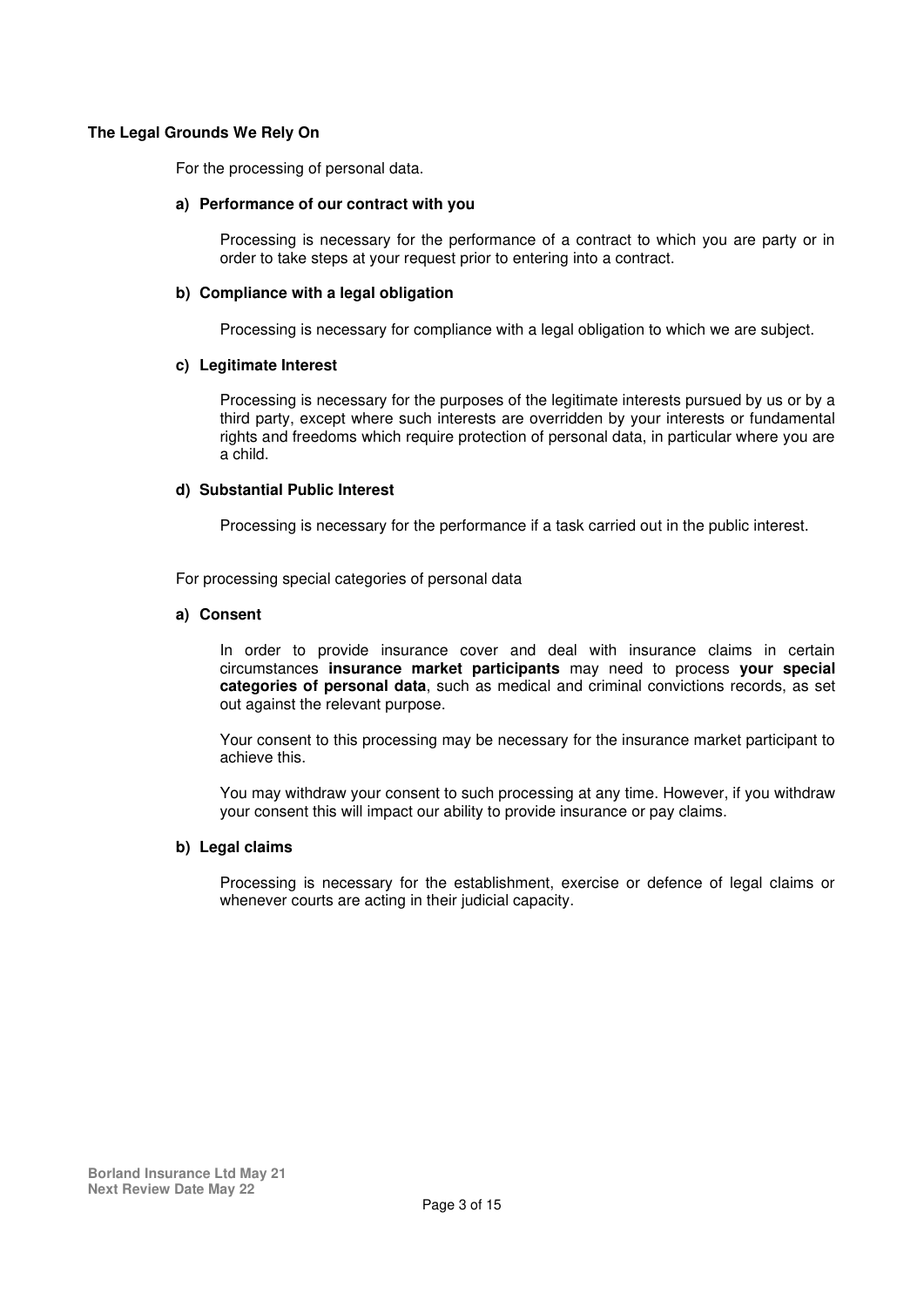#### **Identities Of Data Controllers and Data Protection Contacts**

The **insurance lifecycle** involves the sharing of **your personal data** between **insurance market participants**, some of which **you** will not have direct contact with. In addition, **your personal data** may not have been collected directly by an **insurance market participant**.

**You** can find out the identity of the initial **data controller of your personal data** within the insurance market life-cycle in the following ways:

#### a) **Where you took out the insurance policy yourself**

The **insurer** and, if purchased through an **intermediary**, the **intermediary** will be the **initial data controller** and their **data protection contact** can advise **you** on the identities of other **insurance market participants** that they have passed your **personal data** to.

#### b) **Where your employer or another organisation took out the policy for your benefit**

Y**ou** should contact **your** employer or the organisation that took out the policy who should provide **you** with details of the **insurer** or **intermediary** that they provided **your personal data** to and **you** should contact their **data protection contact** who can advise **you** on the identities of other **insurance market participants** that they have passed **your personal data** to.

#### c) **Where you are not a policyholder or an insured**

**You** should contact the organisation that collected **your personal data** who should provide **you** with details of the relevant **participant's data protection contact**.

The details of the **data protection contact** within Borland Insurance Ltd is:

Steven Watson, Director<br>Albion House, Mitchelston Drive, Kirkcaldy, KY1 3LZ 83 Broad Street, Fraserburgh, AB43 9AX Albion House, Mitchelston Drive, Kirkcaldy, KY1 3LZ<br>Phone: +44 (0) 1592 205605 Email: [enquiries@borlandinsurance.co.uk](mailto:enquiries@borlandinsurance.co.uk)

Phone:  $+44$  (0) 1346 586910

# **Profiling and Automatic Decision Making**

When calculating insurance premiums **insurance market participants** may compare your **personal data** against industry averages. Your personal data may also be used to create the industry averages going forwards. This is known as profiling and is used to ensure premiums reflect risk.

Profiling may also be used by **insurance market participants** to assess information you provide to understand fraud patterns.

Where **special categories of personal data** are relevant, such as medical history for life insurance or past motoring convictions for motor insurance, **your special categories of personal data** may also be used for profiling.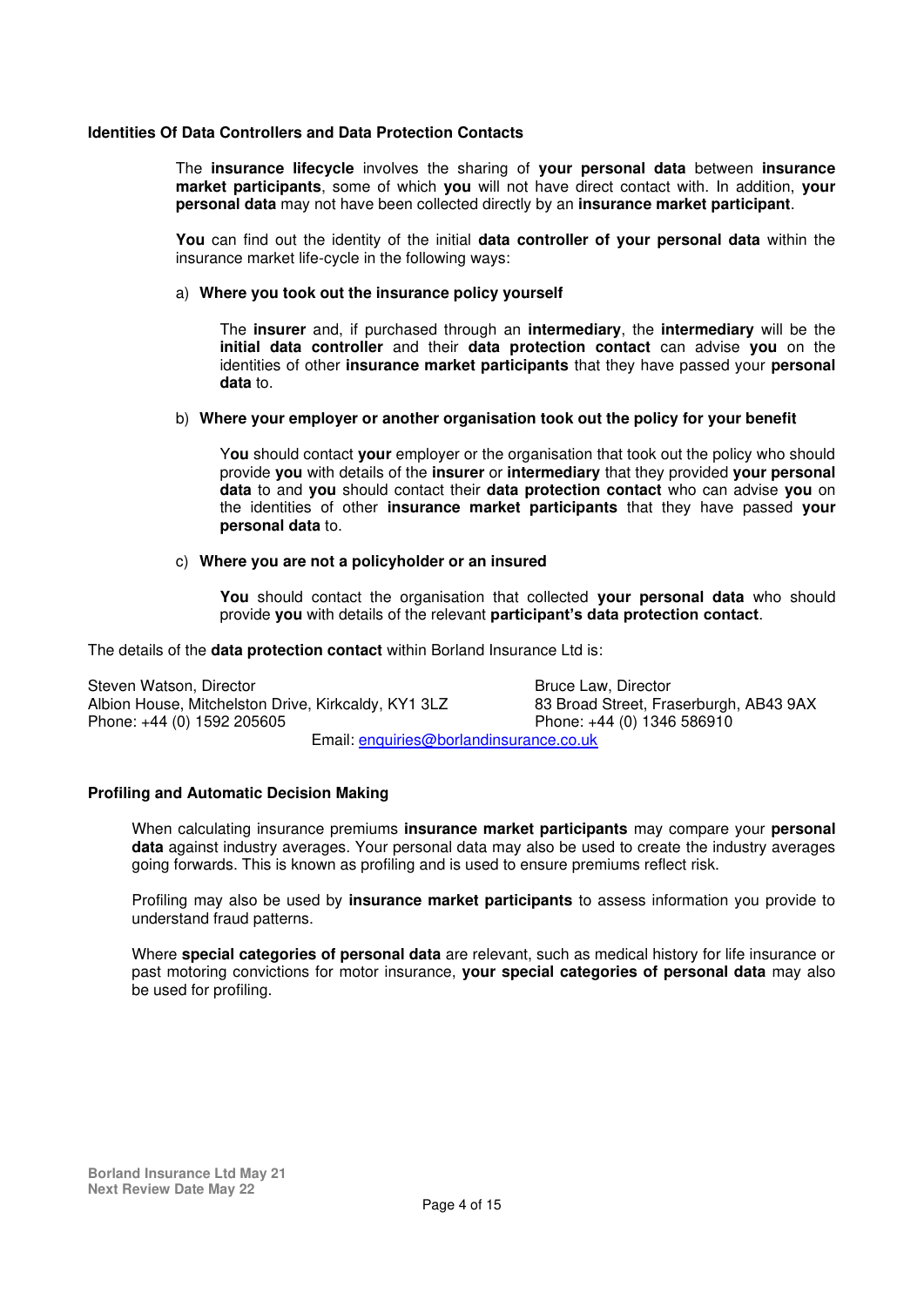**Insurance market participants** might make some decisions based on profiling and without staff intervention (known as automatic decision making). **Insurance market participants** will provide details of any automated decision making they undertake without staff intervention in their information notices (and upon request) including:

- where they use such automated decision making
- the logic involved
- the consequences of the automated decision making
- any facility for **you** to have the logic explained to **you** and to submit further information so the decision may be reconsidered.

# **Retention Of Your Personal Data**

**We** will keep **your** personal data only for so long as is necessary and for the purpose for which it was originally collected. In particular, for so long as there is any possibility that either **you** or **we** may wish to bring a legal claim under this insurance, or where **we** are required to keep **your personal data** due to legal or regulatory reasons.

# **The Purposes, Categories, Legal Grounds and Recipients of our Processing Of Your Personal Data**

**We** set out below the purposes **insurance market participants** might use **your personal data** for. Under each purpose you can see:

- a) If that type of **insurance market participant** uses **your personal data** for that particular purpose
- b) The categories of **personal data** it collects
- c) What **personal data** it might provide to third parties (disclosures).
- d) The legal grounds for processing that **personal data**. Those legal grounds are set out in the **GDPR**.

Please note that in addition to the disclosures **we** have identified against each purpose, **we** may also disclose **personal data** for those purposes to our service providers, contractors, agents and group companies that perform activities on **our** behalf.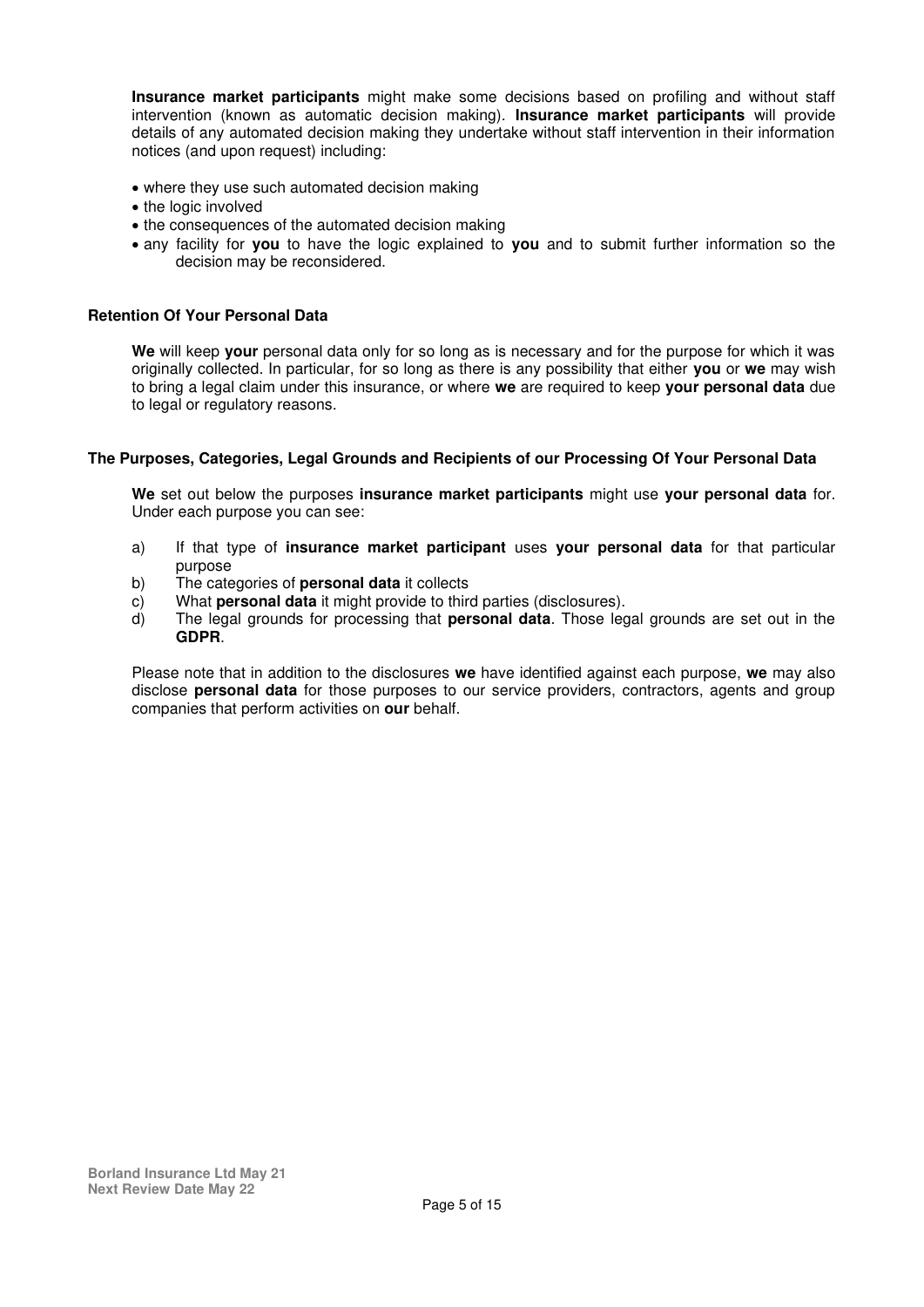# **Quotation / Inception**

a) Establishing a client relationship, including fraud and anti-money laundering and sanctions checks.

| <b>Legal Grounds</b>                                                                                                                                                                                                                 | <b>Disclosures</b>     |
|--------------------------------------------------------------------------------------------------------------------------------------------------------------------------------------------------------------------------------------|------------------------|
| • Performance of our contract with you<br>• Compliance with a legal obligation<br>• Legitimate interest (to ensure that the client is<br>within our acceptable risk profile and to assist with<br>the prevention of crime and fraud) | • Anti-fraud databases |
| When processing Special categories of personal<br>data                                                                                                                                                                               |                        |
| $\bullet$ Consent<br>• Substantial public interest                                                                                                                                                                                   |                        |

b) Evaluating the risks to be covered and matching to appropriate insurer, policy and premium.

| <b>Legal Grounds</b>                                                                                                                                       | <b>Disclosures</b>                                  |
|------------------------------------------------------------------------------------------------------------------------------------------------------------|-----------------------------------------------------|
| • Performance of our contract with you<br>• Legitimate interest (to determine the likely risk<br>profile and appropriate insurer and insurance<br>product) | • Insurers<br>$\bullet$ Insurance<br>Intermediaries |

# **When processing Special categories of personal data**

- Consent
- Substantial public interest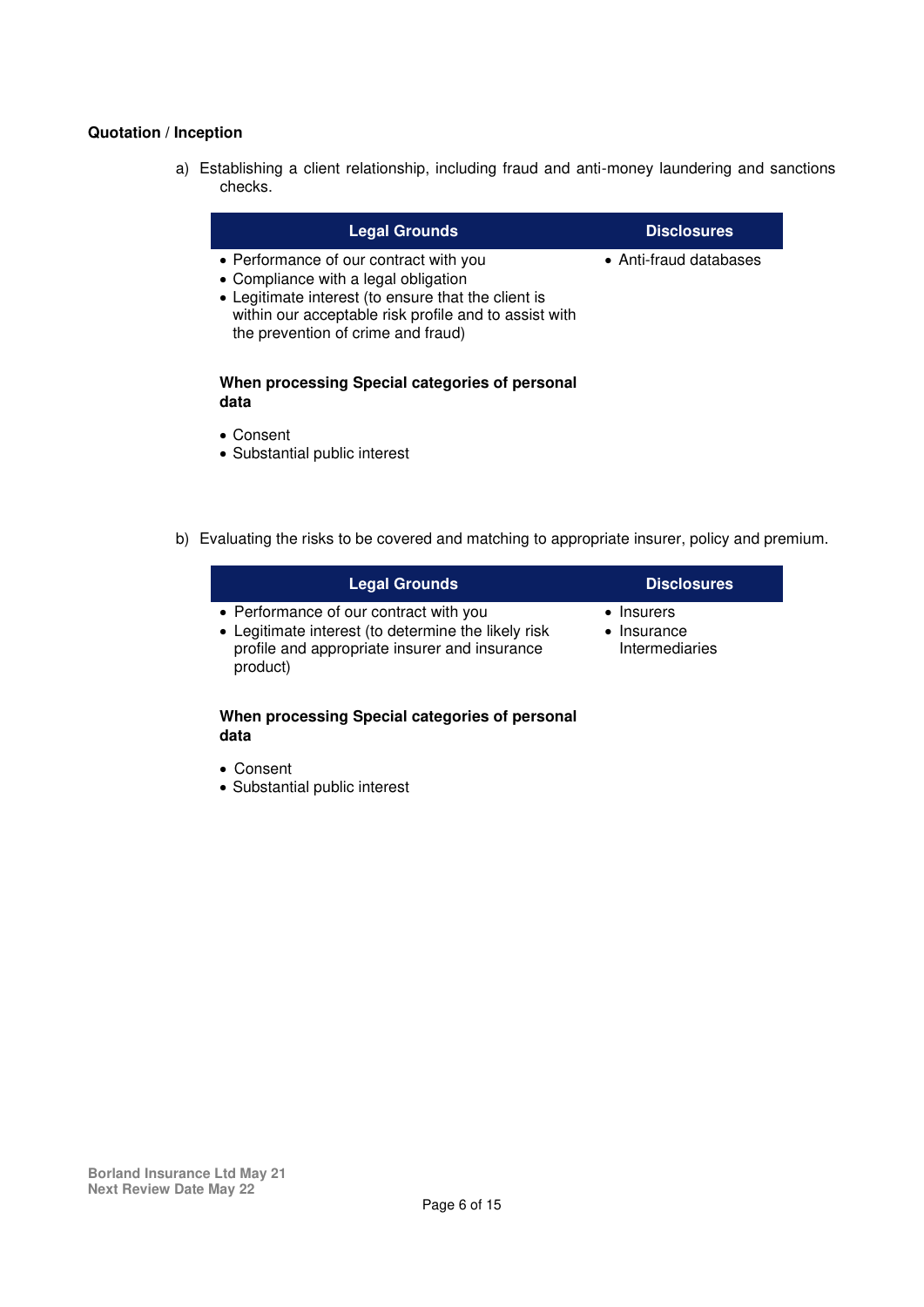# **Policy Administration**

a) General client care, including communicating with you regarding administration and requested changes to the insurance policy. Sending you updates regarding your insurance policy.

| <b>Legal Grounds</b>                                                                                                                                                                                      | <b>Disclosures</b>    |  |  |
|-----------------------------------------------------------------------------------------------------------------------------------------------------------------------------------------------------------|-----------------------|--|--|
| • Performance of our contract with you<br>• Legitimate interest (to correspond with clients,<br>beneficiaries and claimants in order to facilitate the<br>placing of and claims under insurance policies) | Insurers<br>$\bullet$ |  |  |
| When processing Special categories of personal<br>data                                                                                                                                                    |                       |  |  |

- Consent
- b) Collection or refunding of premiums, claim payments, processing and facilitating other payments.

| <b>Legal Grounds</b>                                                                                                         | <b>Disclosures</b>                                            |
|------------------------------------------------------------------------------------------------------------------------------|---------------------------------------------------------------|
| • Performance of our contract with you<br>• Legitimate interest (financial transactions relating<br>to the insurance policy) | <b>Insurers</b><br><b>Banks</b><br>Debt recovery<br>providers |

# **When processing Special categories of personal data**

• n/a

# c) Facilitating premium finance arrangements.

| • Performance of our contract with you                   | <b>Premium Finance</b> |
|----------------------------------------------------------|------------------------|
| • Legitimate interest (ensuring that clients are able to | Providers              |
| meet financial obligations)                              | <b>Banks</b>           |

# **data**

 $\bullet$  n/a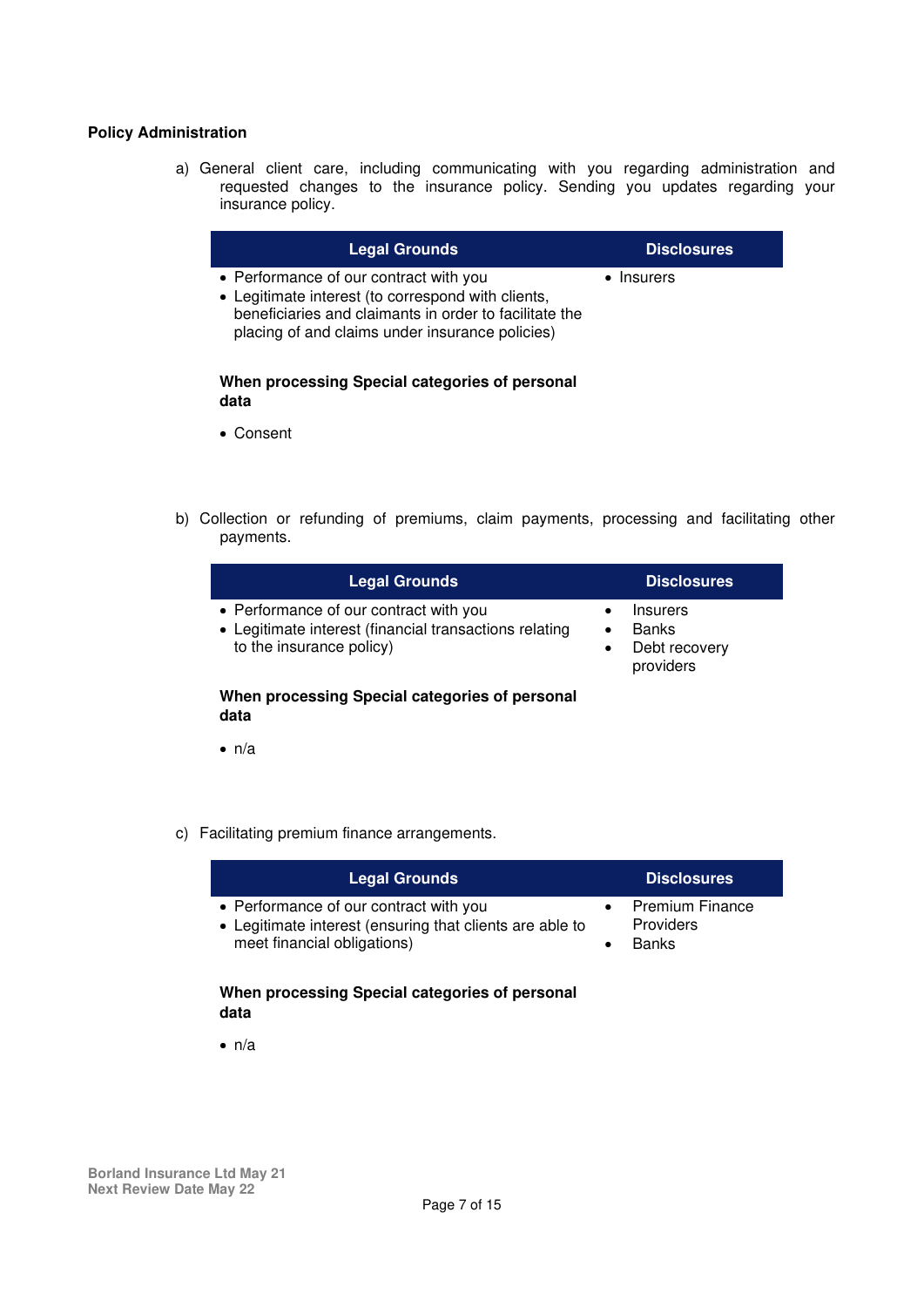# **Claims Processing**

a) Managing insurance claims.

| <b>Legal Grounds</b>                            | <b>Disclosures</b> |
|-------------------------------------------------|--------------------|
| • Performance of our contract with you          | • Insurers         |
| • Legitimate interest (to assist our clients in | • Claims Handlers  |
| assessing and making claims)                    | • Lawyers          |

**When processing Special categories of personal data**

- Consent
- Substantial public interest
- 
- Loss adjustors • Experts

prosecution

• Third parties involved in the claim

b) Defending or prosecuting legal claims.

| <b>Legal Grounds</b>                                                                                          | <b>Disclosures</b>                                                                |
|---------------------------------------------------------------------------------------------------------------|-----------------------------------------------------------------------------------|
| • Performance of our contract with you<br>• Legitimate interest (to assist in assessing and<br>making claims) | Insurers<br>• Claims Handlers<br>• Lawyers                                        |
| When processing Special categories of personal<br>data                                                        | • Loss adjustors<br>$\bullet$ Experts<br>• Third parties involved<br>in the claim |
| Consent                                                                                                       |                                                                                   |

- Legal claims
- Substantial public interest
- c) Investigating and prosecuting fraud.

| <b>Legal Grounds</b>                                                                                                      | <b>Disclosures</b>                                                                          |
|---------------------------------------------------------------------------------------------------------------------------|---------------------------------------------------------------------------------------------|
| • Performance of our contract with you<br>• Legitimate interest (to assist with the prevention<br>and detection of fraud) | Insurers<br>$\bullet$<br>• Lawyers<br>• Police                                              |
| When processing Special categories of personal<br>data                                                                    | $\bullet$ Experts<br>• Other insurers<br>• Anti-fraud databases<br>• Third Parties involved |
| Concont                                                                                                                   | in the investigation or                                                                     |

- Consent
- Legal claims
- Substantial Public Interest

#### **Borland Insurance Ltd May 21 Next Review Date May 22**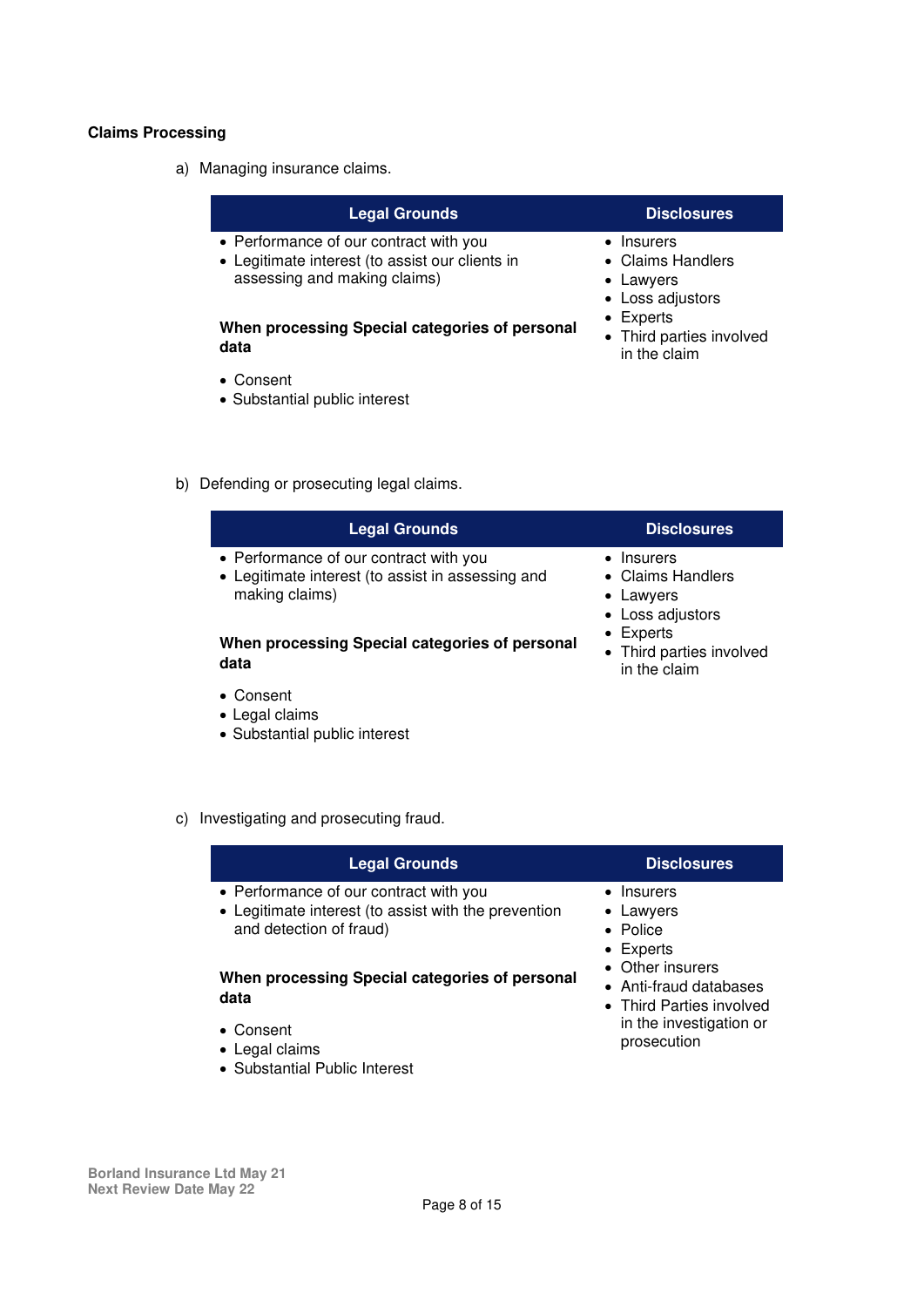# **Renewals**

a) Contacting you in order to arrange the renewal of an insurance policy.

| <b>Legal Grounds</b>                                                                                                                                                                                                   | <b>Disclosures</b>                      |
|------------------------------------------------------------------------------------------------------------------------------------------------------------------------------------------------------------------------|-----------------------------------------|
| • Performance of our contract with you<br>• Legitimate interest (to correspond with clients,<br>beneficiaries and claimants in order to facilitate the<br>placing of and claims under insurance policies)<br>• Consent | Insurers<br>Insurance<br>Intermediaries |
| When processing Special categories of personal<br>data                                                                                                                                                                 |                                         |

• Consent

# **Throughout the insurance lifecycle**

a) Marketing analytics and direct marketing, including data anonymisation.

| <b>Legal Grounds</b>                                                         | <b>Disclosures</b>              |
|------------------------------------------------------------------------------|---------------------------------|
| • Legitimate interest (to provide clients with relevant<br>offers)           | • Insurers<br>• Group companies |
| • Consent (where we do not have an existing<br>relationship with the client) |                                 |

# **When processing Special categories of personal data**

 $\bullet$  n/a

# b) Transferring books of business, company sales and reorganisations.

| <b>Legal Grounds</b>                             | <b>Disclosures</b> |
|--------------------------------------------------|--------------------|
| • Legitimate interest (to structure our business | • Group Companies  |
| appropriately)                                   | $\bullet$ Courts   |
| • Legal obligation                               | • Purchaser        |

# **When processing Special categories of personal data**

• Consent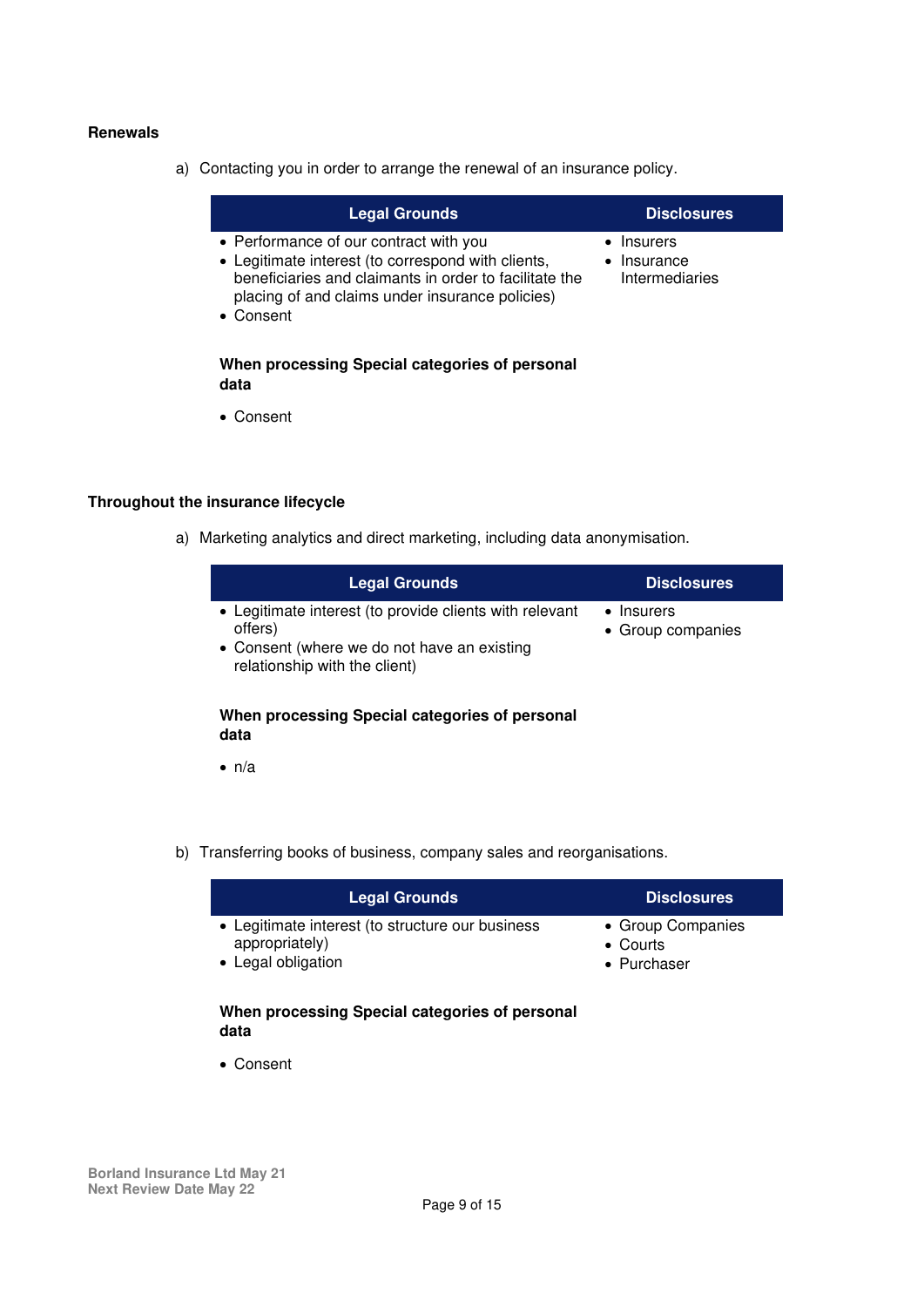c) General risk modelling.

|    | <b>Legal Grounds</b>                                                                                 | <b>Disclosures</b> |
|----|------------------------------------------------------------------------------------------------------|--------------------|
|    | • Legitimate interest (to build risk models that allow<br>placing of risk with appropriate insurers) | $\bullet$ n/a      |
|    | When processing Special categories of personal<br>data                                               |                    |
|    | • Consent                                                                                            |                    |
| d) | Complying with our legal or regulatory obligations.                                                  |                    |

| <b>Legal Grounds</b>                                                                                                 | <b>Disclosures</b>                                                                  |
|----------------------------------------------------------------------------------------------------------------------|-------------------------------------------------------------------------------------|
| • Legal obligation<br>• Legitimate interest (to take pre-emptive steps to<br>ensure legal and regulatory compliance) | • Insurers<br>• Insurance, Data<br>Protection and other<br>regulators<br>• Auditors |
| When processing Special categories of personal<br>data                                                               | $\bullet$ Police                                                                    |
| • Consent<br>• Legal Claims                                                                                          |                                                                                     |

# **Website Activities**

a) To communicate with you regarding any queries you raise via our website.

| <b>Legal Grounds</b>                                        | <b>Disclosures</b> |
|-------------------------------------------------------------|--------------------|
| • Legitimate interest (to correspond with website<br>users) | $\bullet$ n/a      |

# **When processing Special categories of personal data**

 $\bullet$  n/a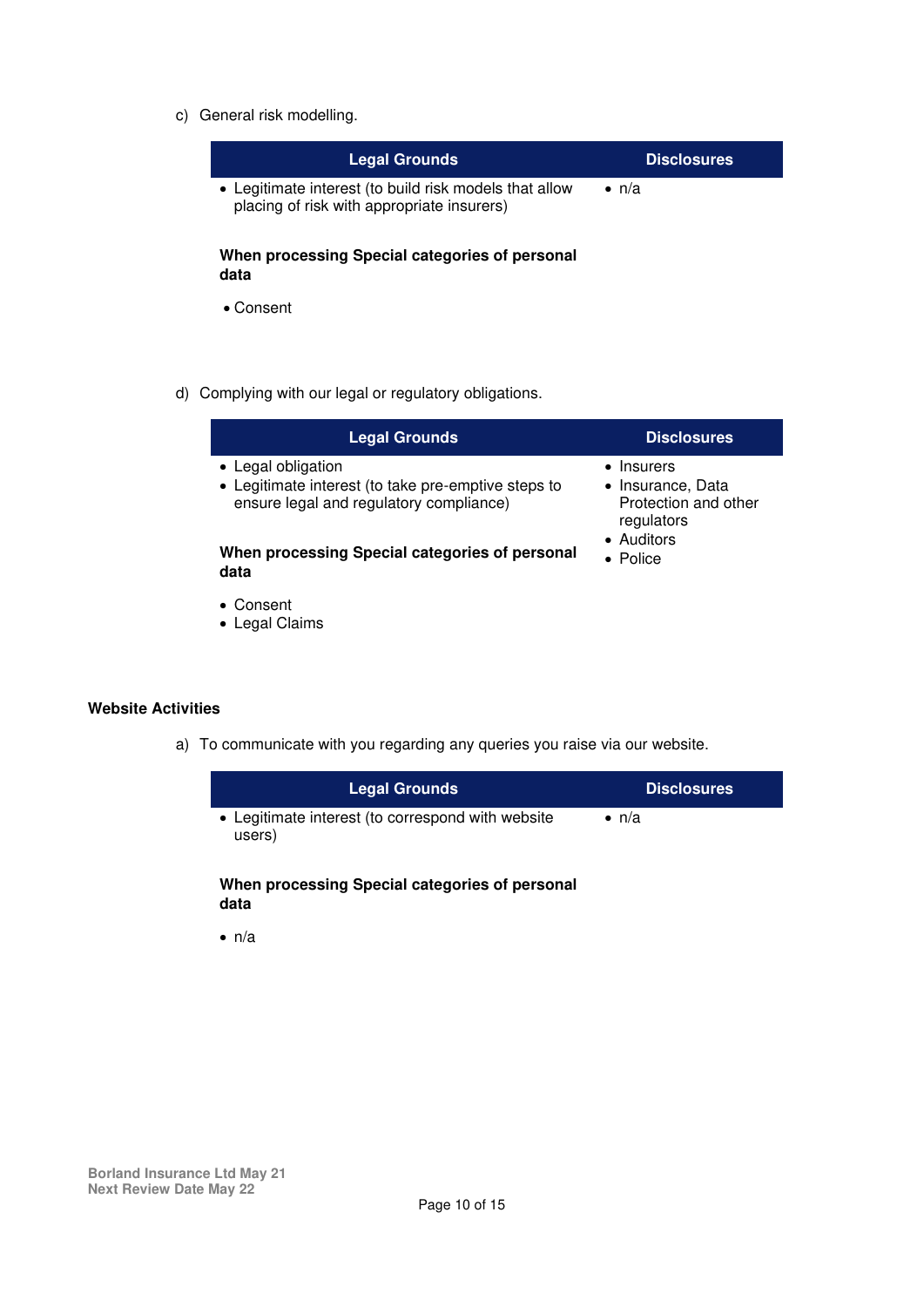b) To monitor your interaction with the website to ensure quality of service, compliance with procedures and to combat fraud.

| <b>Legal Grounds</b>                                                                                   | <b>Disclosures</b>                                                            |
|--------------------------------------------------------------------------------------------------------|-------------------------------------------------------------------------------|
| • Legal obligation<br>• Legitimate interest (to ensure quality and legality of<br>our online services) | • Third parties<br>undertaking online<br>monitoring<br>• Anti-fraud databases |
| When processing Special categories of personal                                                         |                                                                               |

• Substantial public interest

c) To ensure the website content is relevant and presented in the most effective manner for you and your device.

| <b>Legal Grounds</b>                                                                 | <b>Disclosures</b> |
|--------------------------------------------------------------------------------------|--------------------|
| • Legitimate interest (to provide users with content<br>and services on the website) | $\bullet$ n/a      |

# **When processing Special categories of personal data**

 $\bullet$  n/a

**data**

# **Your Data Protection Rights**

We will assist you to exercise the following data protection rights.

- a) **The right of access**: the right for you to obtain confirmation whether we process personal information about you and if so, to be provided with details of that personal information and access to it.
- b) **The right of rectification**: the right for you to obtain rectification without undue delay of inaccurate personal data we may process about you;
- c) **The right to erasure**: the right for you to require us to erase personal information which is no longer necessary to fulfil the purposes for which it was collected;
- d) **The right to restriction**: the right for you to require us to restrict processing of personal information about you on certain grounds;
- e) **The right to object**: the right for you to object, on grounds relating to your particular situation, to our processing of personal data about you, if certain grounds apply;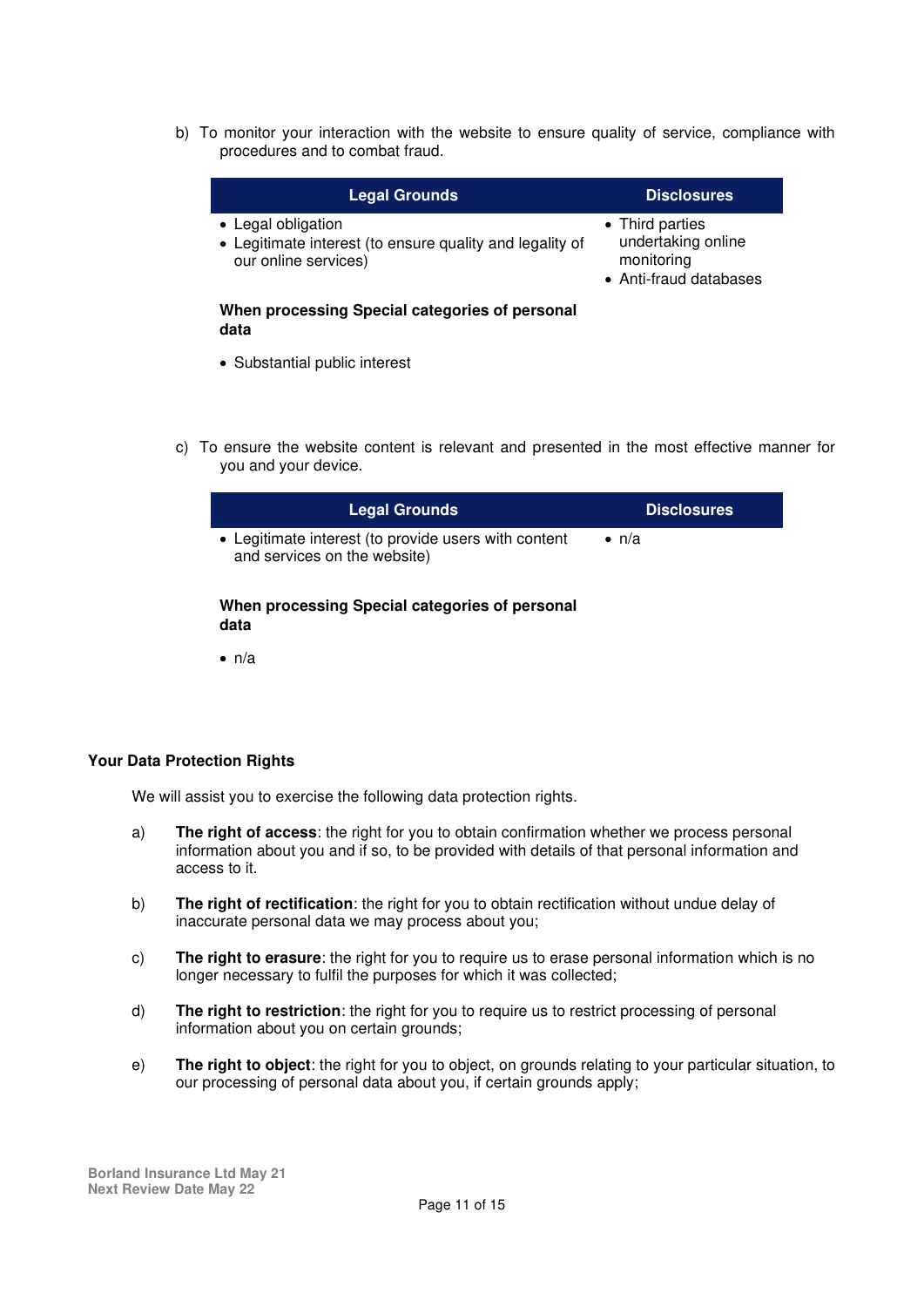f) **The right to data portability**: the right for you to receive personal information concerning you from us in a structured, commonly used and machine-readable format and to transmit that information to another controller, if certain grounds apply.

# **Right of Access**

You are entitled to:

- a) Be informed whether we hold and are processing personal information about you;
- b) Be given a description of the personal information, the purposes for which they are being held and processed and the recipients or classes of recipient to whom the personal information is, or may be disclosed; and
- c) Confirmation of your personal information held by us in a form that is understandable, without compromising the privacy of other individuals.

The request must be made in writing, which can include email.

Where the request is manifestly unfounded or excessive (e.g. it is repetitive in nature), we may either:

- a) Charge a reasonable fee taking in to account the administrative costs of providing the information or communication or taking the action requested; or
- b) Refuse to act on the request.

Requests are handled by our Nominated Individuals [steven.watson@borlandinsurance.co.uk](mailto:steven.watson@borlandinsurance.co.uk) or [bruce.law@borlandinsurance.co.uk](mailto:bruce.law@borlandinsurance.co.uk) who may consult with third parties to action such requests as appropriate.

We are not obliged to comply with a request unless it is supplied with such information which it may reasonably require in order to confirm the identity of the individual making the Request and to locate the information which that individual seeks.

We will respond to a request promptly and no later than 40 calendar days after all of the necessary information (enabling us to identify the individual and locate the requested information) have been received.

An individual may make a request only in respect of their own personal information. With that said, an individual may give their consent, in writing, to another individual to make a request on their behalf (e.g. a lawyer acting on behalf of the individual).

In some cases personal information may be withheld if an exemption applies. Decisions about the appropriate use of exemptions should always be made by the Nominated Individuals.

# **Website**

#### **Security**

We are committed to ensuring that your information is secure. In order to prevent unauthorised access or disclosure, we have put in place suitable physical, electronic and managerial procedures to safeguard and secure the information we collect online.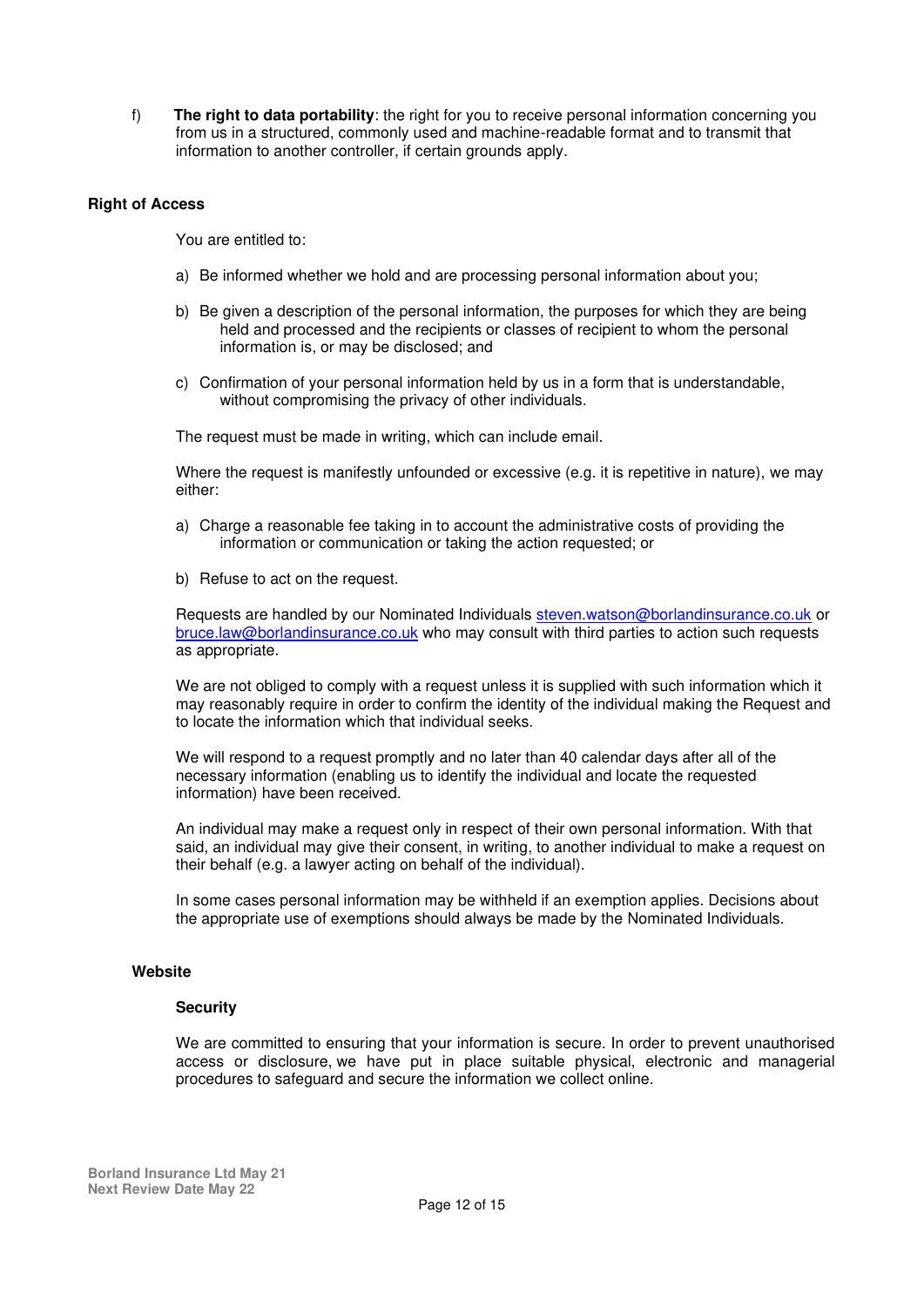#### **How we use Cookies**

A cookie is a small file which asks permission to be placed on your computer's hard drive. Once you agree, the file is added and the cookie helps analyse web traffic or lets you know when you visit a particular site. Cookies allow web applications to respond to you as an individual. The web application can tailor its operations to your needs, likes and dislikes by gathering and remembering information about your preferences.

We use traffic log cookies to identify which pages are being used. This helps us analyse data about web page traffic and improve our website in order to tailor it to customer needs. We only use this information for statistical analysis purposes and then the data is removed from the system.

Overall, cookies help us provide you with a better website, by enabling us to monitor which pages you find useful and which you do not. A cookie in no way gives us access to your computer or any information about you, other than the data you choose to share with us.

You can choose to accept or decline cookies. Most web browsers automatically accept cookies, but you can usually modify your browser setting to decline cookies if you prefer. This may prevent you from taking full advantage of the website.

#### **Links to other Websites**

Our website may contain links to other websites of interest. However, once you have used these links to leave our site, you should note that we do not have any control over that other website. Therefore, we cannot be responsible for the protection and privacy of any information which you provide whilst visiting such sites and such sites are not governed by this privacy statement. You should exercise caution and look at the privacy statement applicable to the website in question.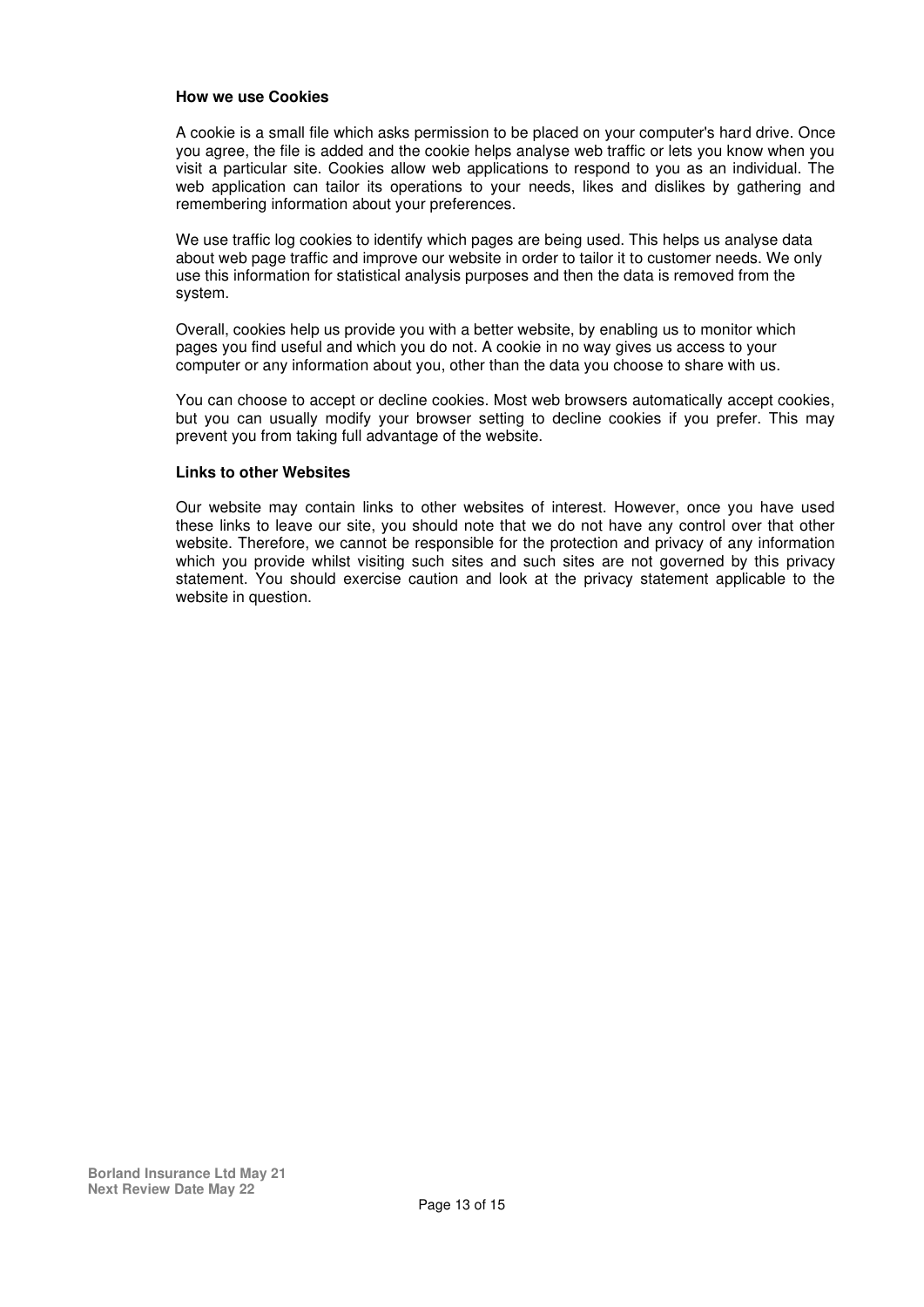#### **Glossary of Key Terms**

#### **Key Insurance Terms**

**Beneficiary** is an individual or a company that an insurance policy states may receive a payment under the insurance policy if an insured event occurs. A beneficiary does not have to be the **insured/policyholder** and there may be more than one beneficiary under an **insurance policy**.

**Claimant** is either a **beneficiary** who is making a claim under an **insurance policy** or an individual or a company who is making a claim against a **beneficiary** where that claim is covered by the **insurance policy**.

**Claims processing** is the process of handling a claim that is made under an insurance policy.

**Quotation** is the process of providing a quote to a potential **insured/policyholder** for an **insurance policy**.

**Inception** is when the **insurance policy** starts.

**Insurance** is the pooling and transfer of risk in order to provide financial protection against a possible eventuality. There are many types of insurance. The expression **insurance** may also mean **reinsurance**.

**Insurance policy** is a contract of insurance between the **insurer** and the **insured/policyholder**.

**Insurance market participant(s**) or **participants**: is an **intermediary**, **insurer** or **reinsurer**.

**Insured/policyholder** is the individual or company in whose name the **insurance policy** is issued. A potential insured/policyholder may approach an **intermediary** to purchase an **insurance policy** or they may approach an **insurer** directly or via a price comparison website.

**Insurers**: (sometimes also called underwriters) provide insurance cover to **insured/policyholders** in return for **premium**. An **insurer** may also be a **reinsurer**.

**Intermediaries** help **policyholders** and **insurers** arrange insurance cover. They may offer advice and handle claims. Many insurance and reinsurance policies are obtained through **intermediaries**.

**Policy administration** is the process of administering and managing an **insurance policy** following its **inception**.

**Premium** is the amount of money to be paid by the **insured/policyholder** to the **insurer** in the **insurance policy.** 

**Reinsurers** provide insurance cover to another **insurer** or **reinsurer**. That insurance is known as reinsurance.

**Renewal** is the process of the **insurer** under an **insurance policy** providing a **quotation** to the **insured/policyholder** for a new **insurance policy** to replace the existing one on its expiry.